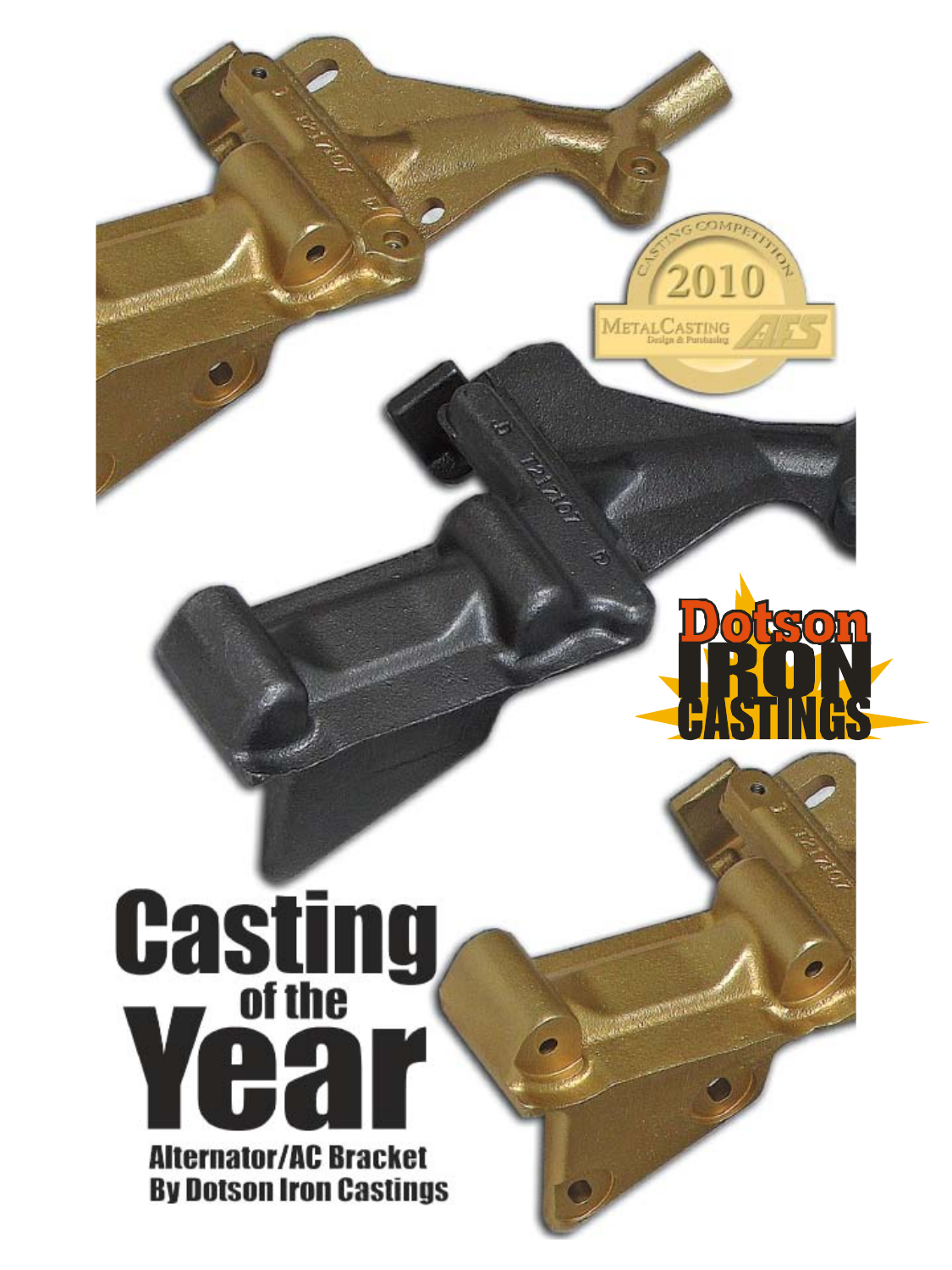# Skid steer loader with air conditioned cab

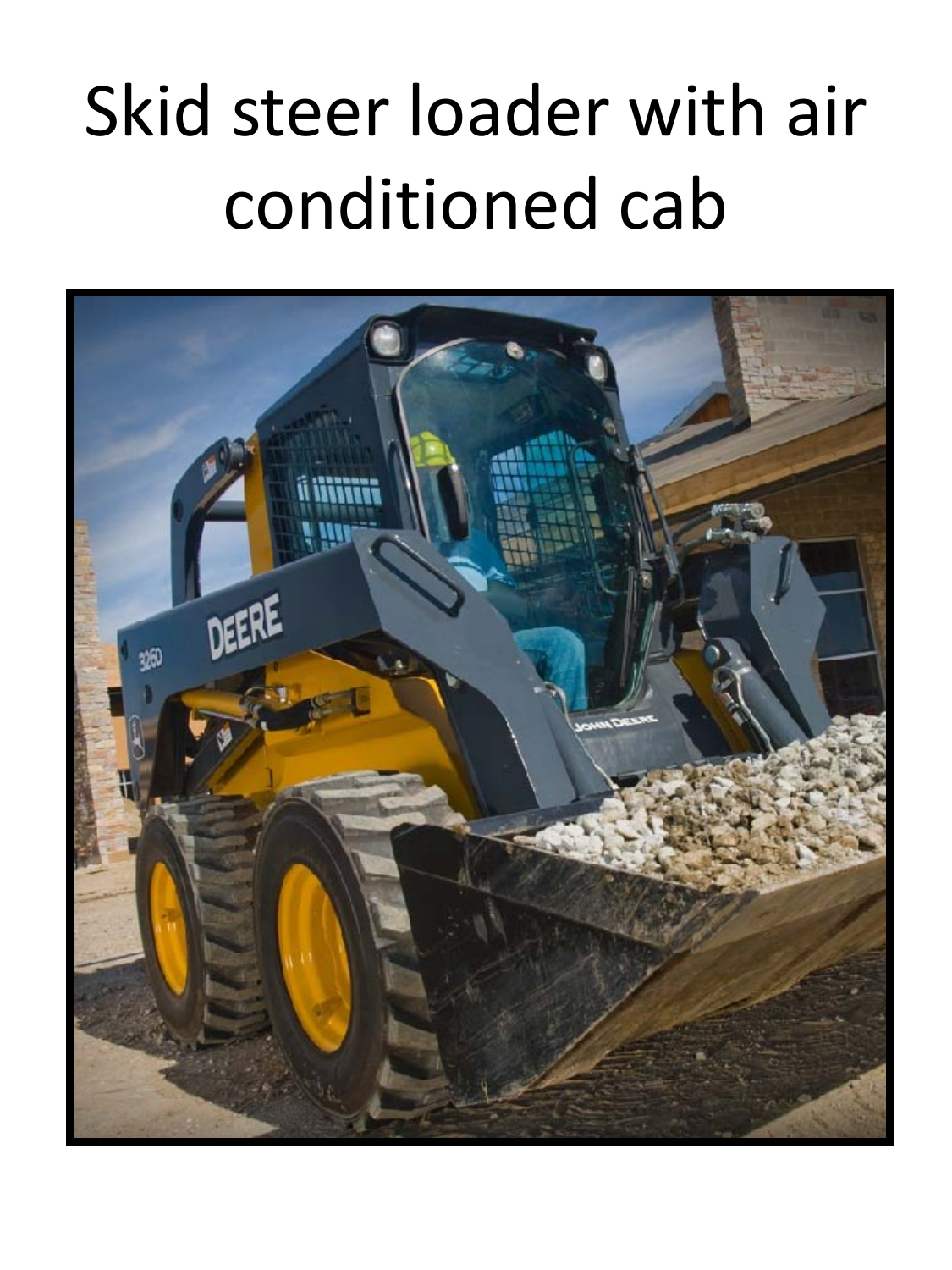#### Alternator & Air Conditioner Condenser Bracket





This alternator and air conditioner condenser bracket supports and attaches the 12 pound high output alternator and 14 pound air conditioning compressor on the engine of John Deere skid loaders. Alignment of the alternator and compressor pulleys to the engine flywheel pulley can be no greater than one half of a degree from parallel.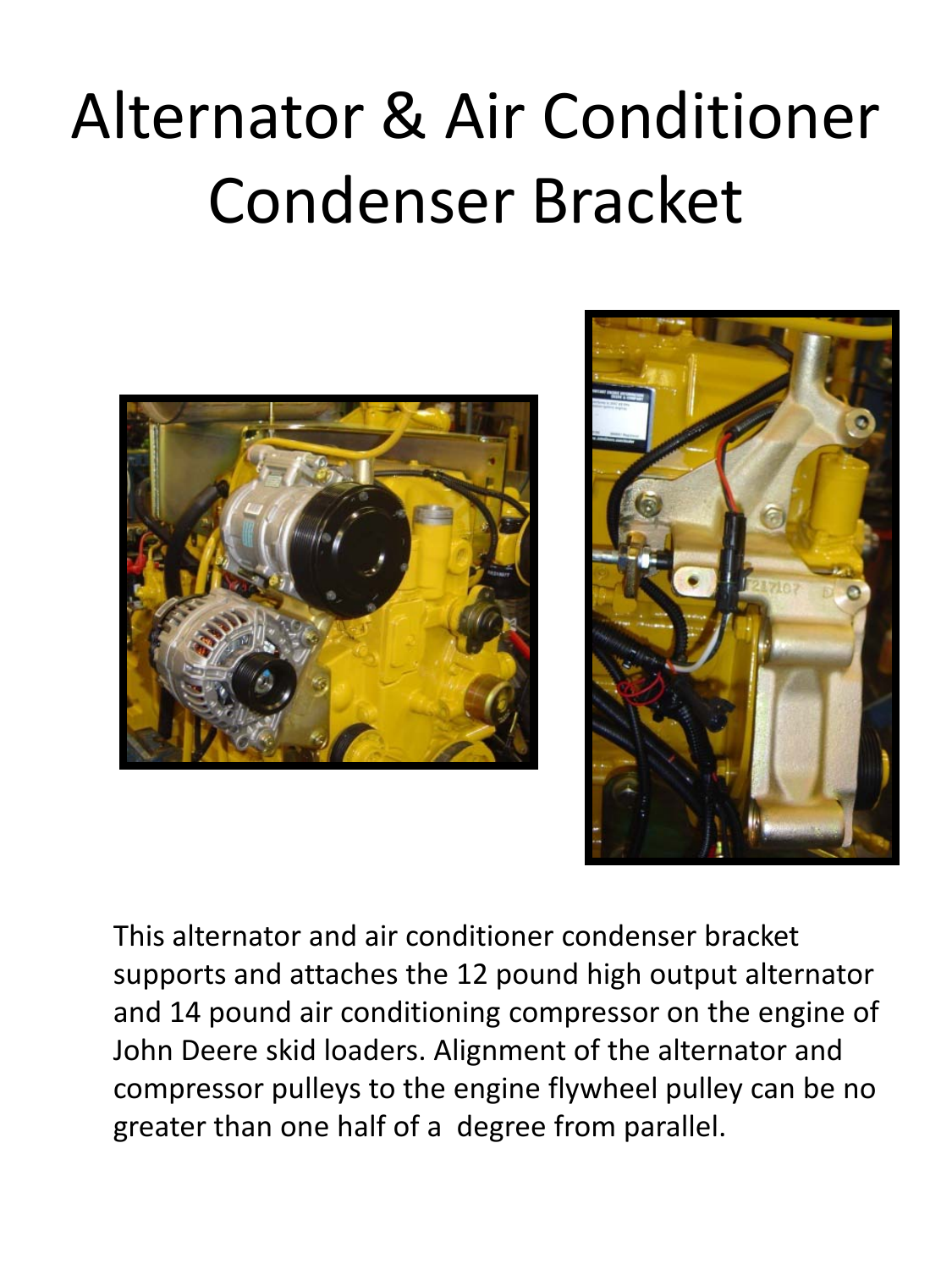### Replaces an eleven piece weldment



The alternator and air conditioner bracket weldment consisted of eleven pieces of steel stock welded together that required eight set ups for profile sizing and machining. Four unique angle bends were necessary for the welded bracket. Even slight variations in the angle resulted in poor fit and scrap parts.

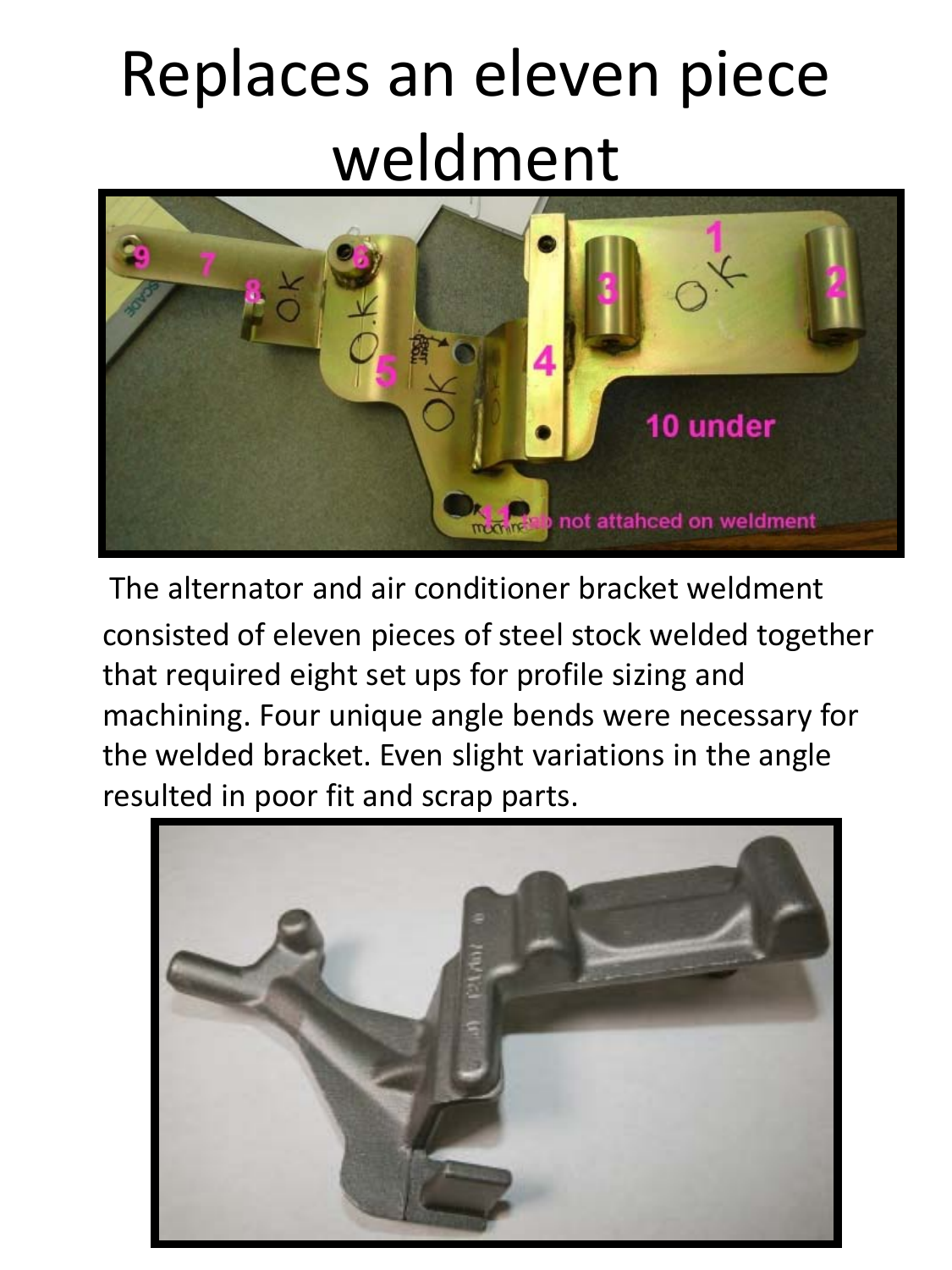#### Cost Savings

Converting the alternator and air conditioner bracket from a weldment to machined casting saves 48% of the cost of a welded assembly. Additional savings are realized with 10% reduced scrap rejections at the assembly line.





Weldment Casting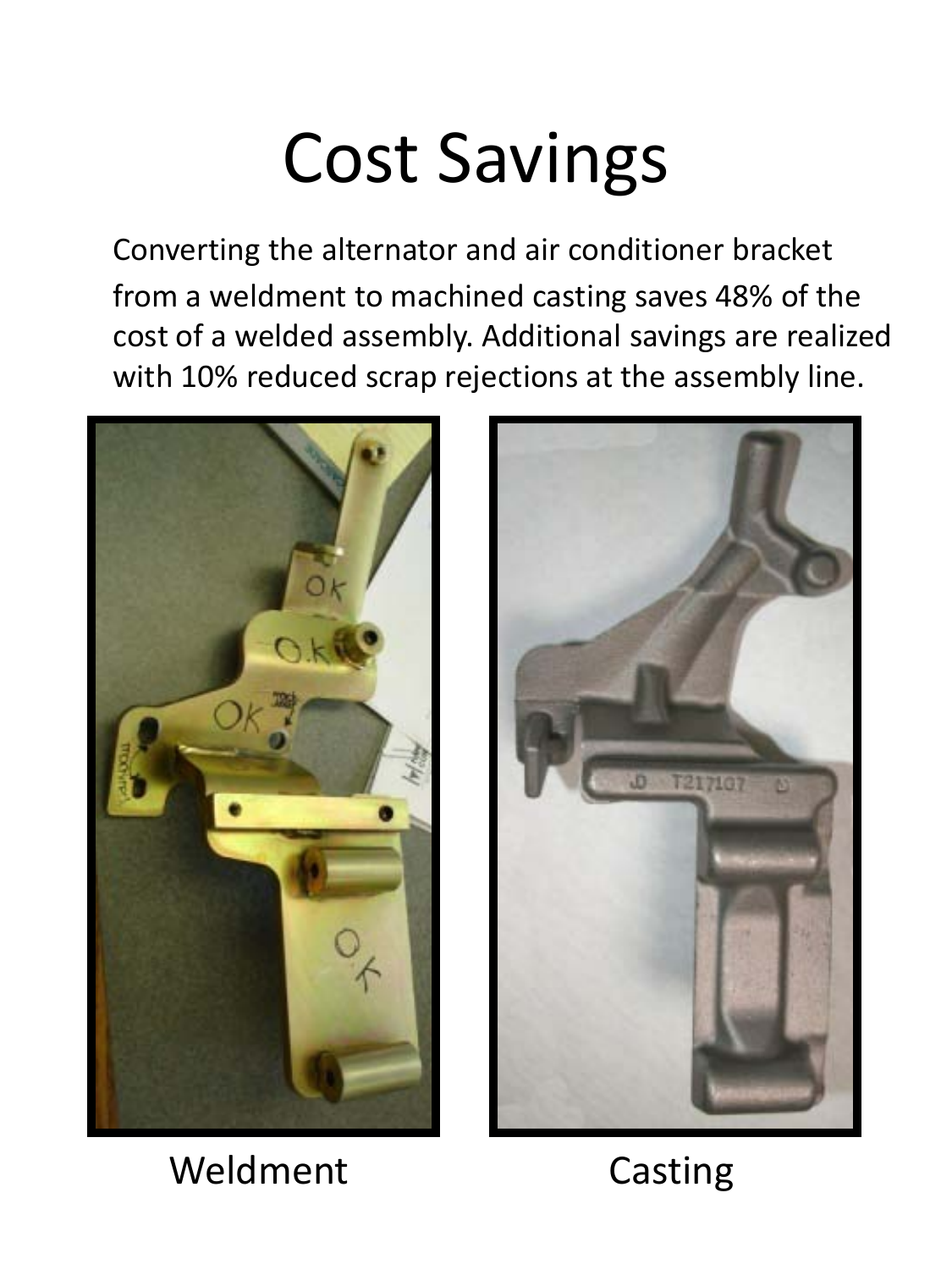#### Complex Geometry Problem



The bracket has no mounting surfaces which are parallel to each other. Because of the difficulty in machining on odd angles, the drilled holes and tapped threads were machined prior to assembly of the weldment. Accuracy of the hole alignment was diminished because fixturing couldn't accommodate so many variables.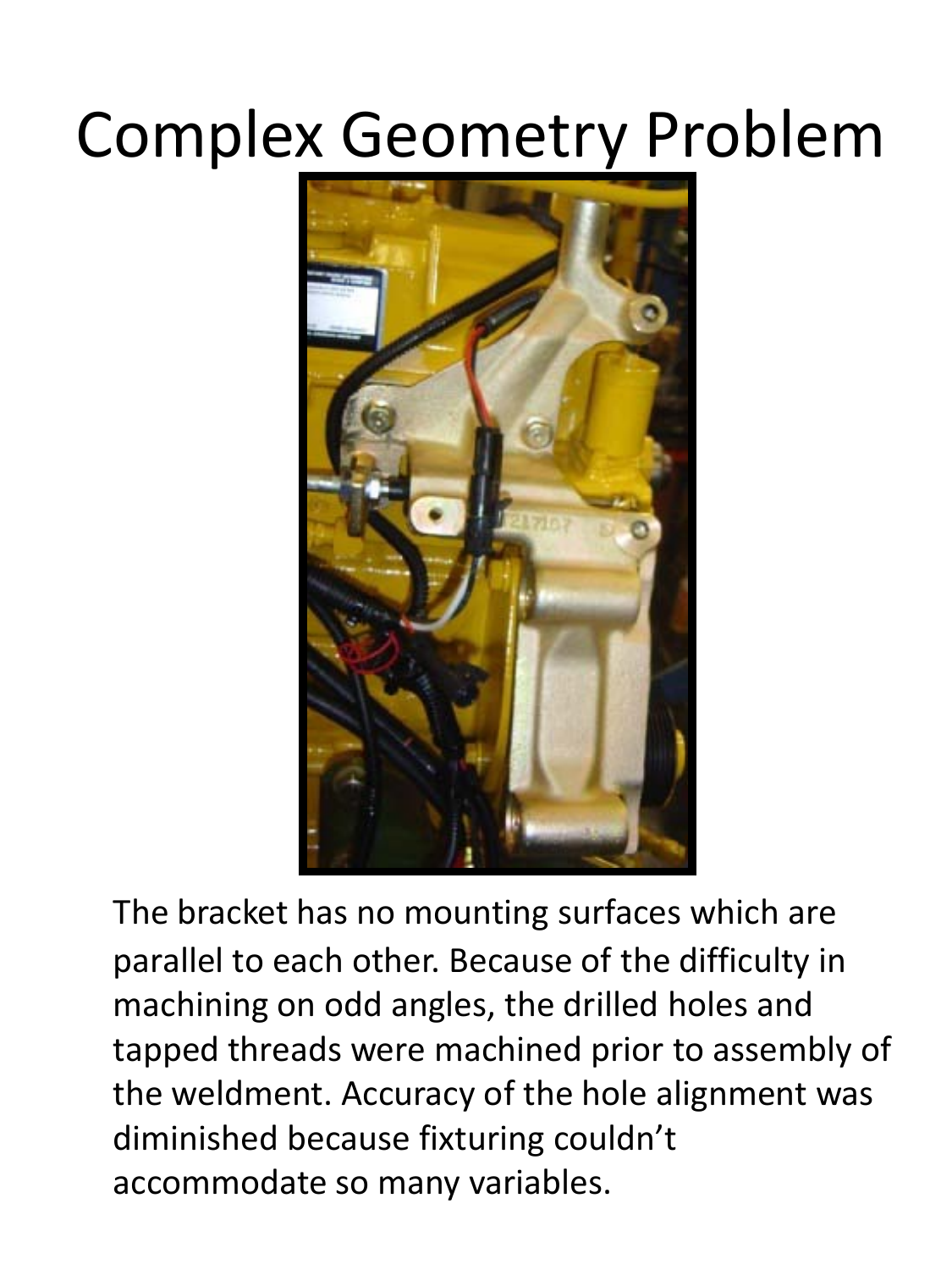### Solutions



The cast version of the alternator bracket accommodates the various angles and surfaces necessary for accurate mounting surfaces and hole alignment. G&V Machine (Ixonia, WI) machines the bracket on horizontal CNC's in one set up contributing further to the reduction of machine set ups.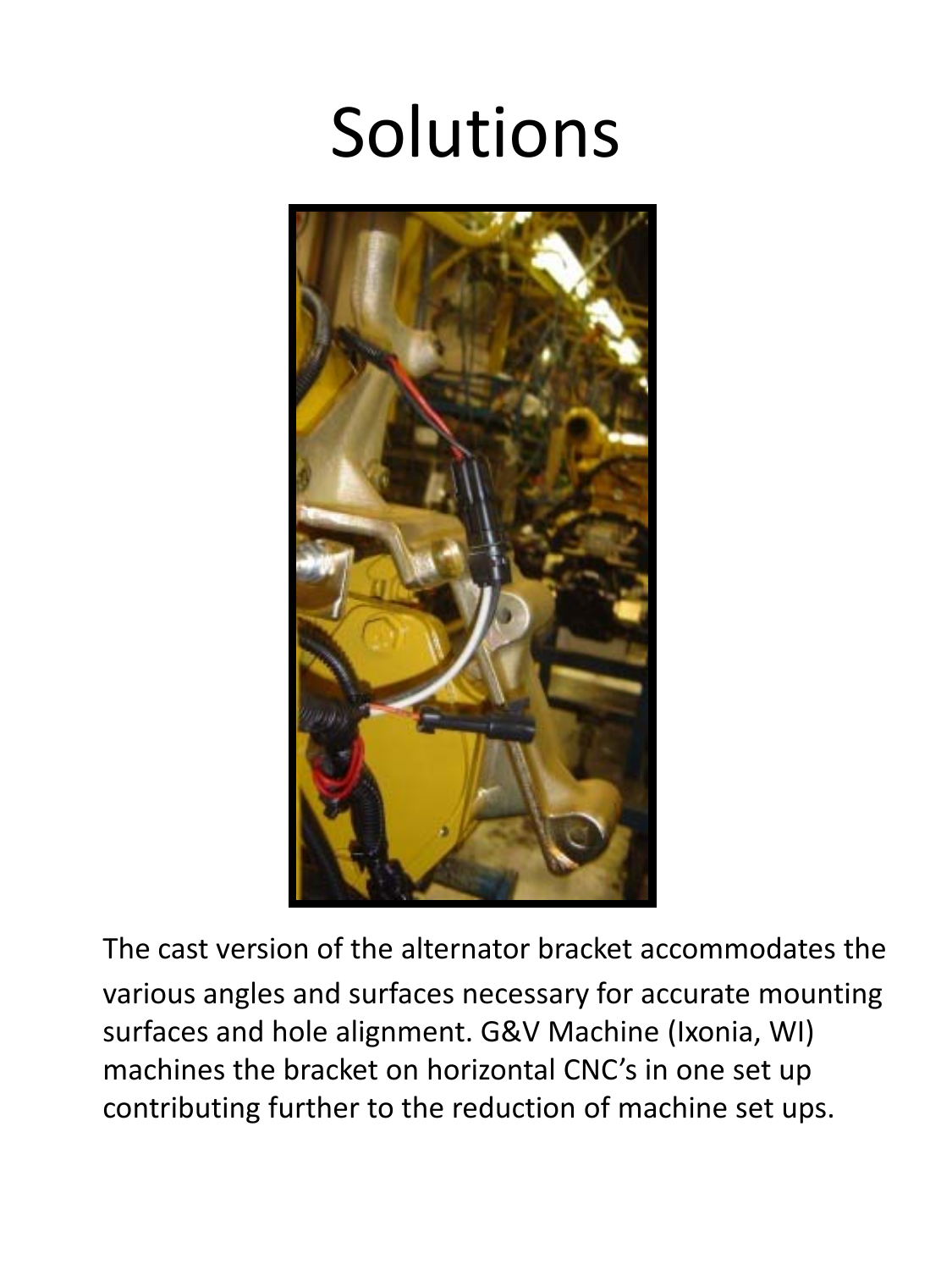### Collaboration



In the casting design process, Dotson foundry engineers worked in collaboration with John Deere engineers to develop a simplified effective casting design that reduced or eliminated necessary cores. Eliminating all but one core reduced the casting cost.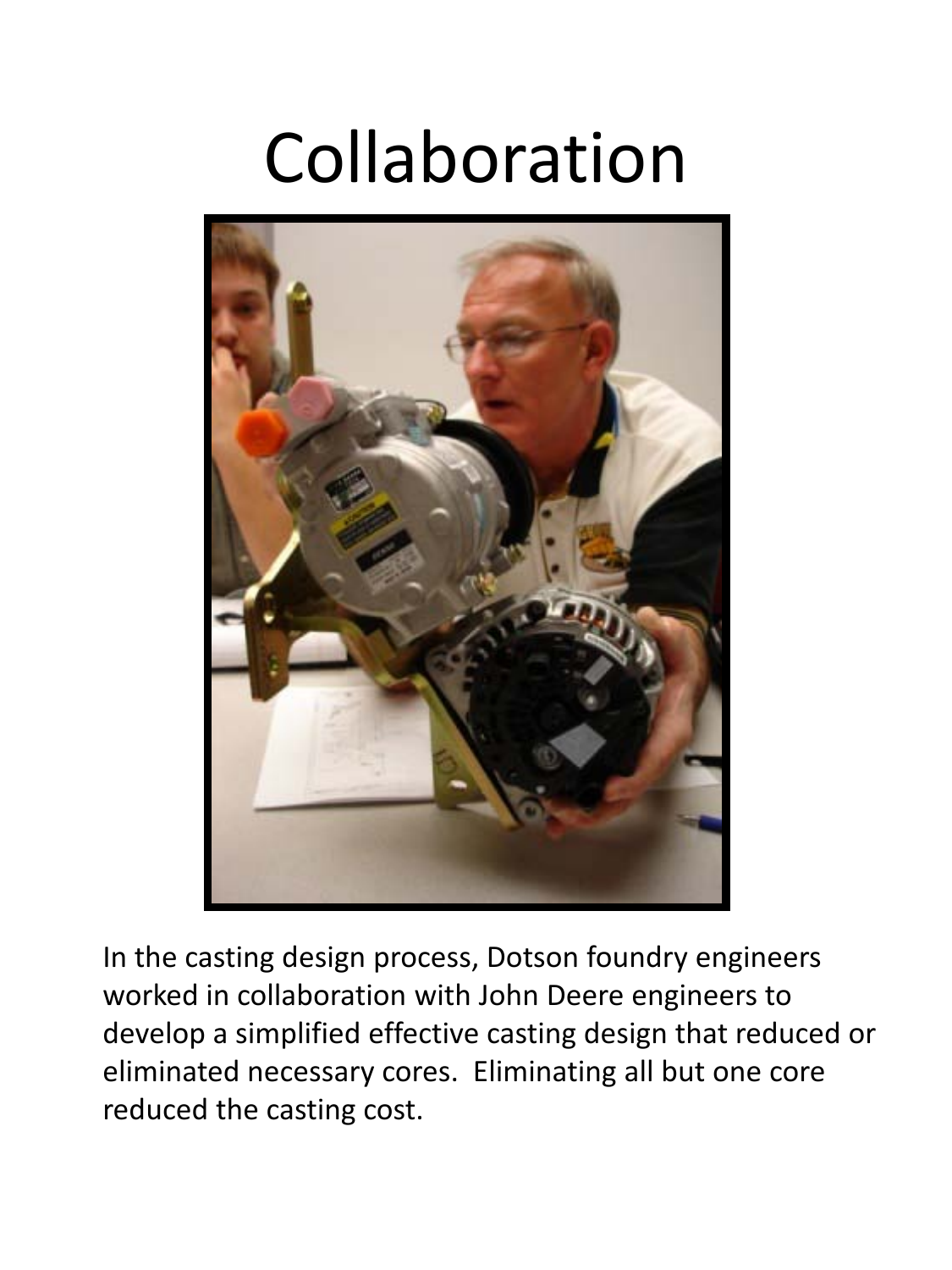## Maximum Space Utilization

Weldment Casting



The space under the cab is very limited and leaves little room between the bracket and engine profile. Space between the cast bracket and alternator / compressor was reduced to allow for the electronic engine throttle management system.